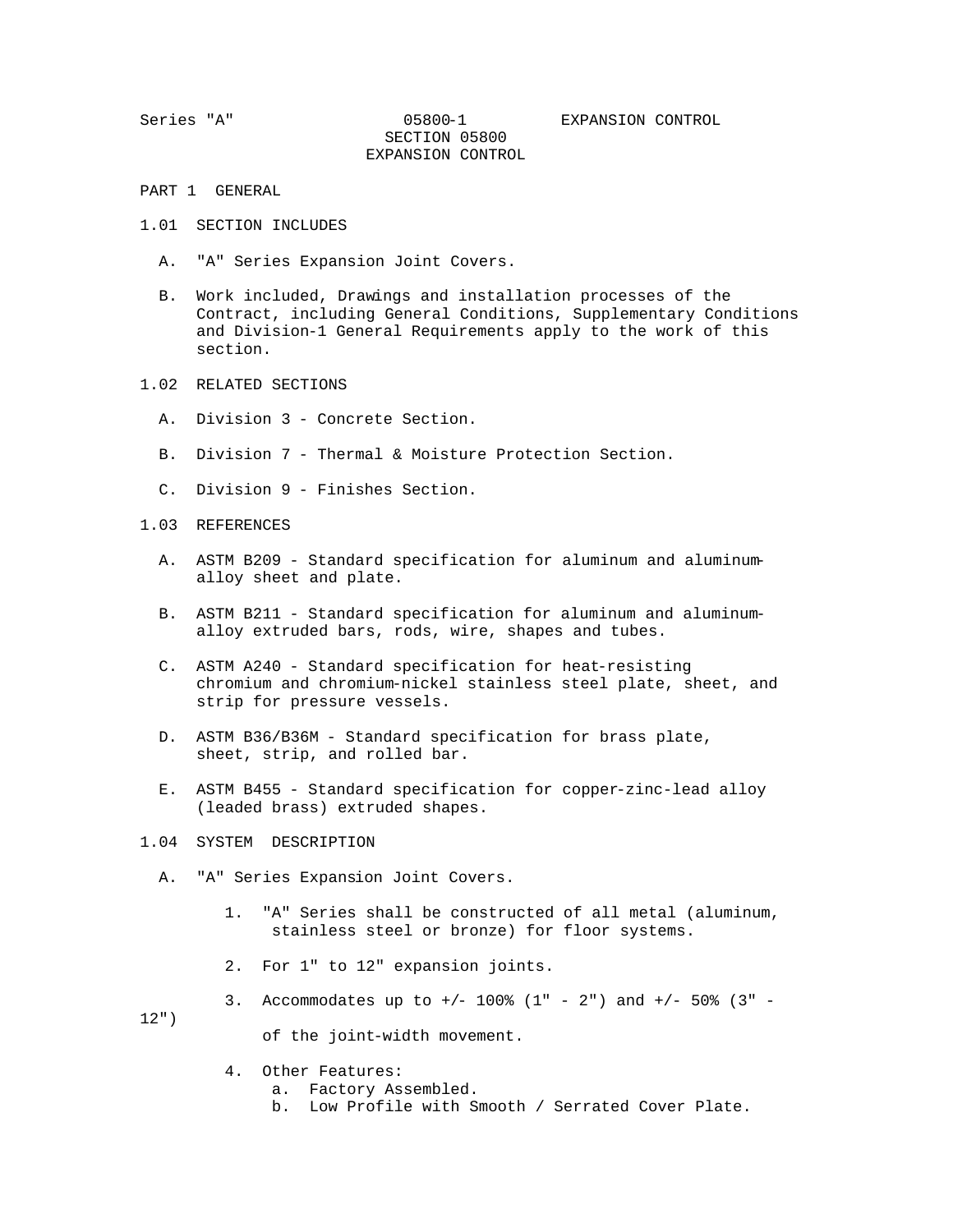- c. High Load Capacity.
- d. Variable Movement.
- e. 1/8" Recesses Available.
- f. Cast-In-Place / Block-Out Anchors Available.

#### 1.05 SUBMITTALS

- A. Product Data: Submit, for each type of expansion joint cover assembly specified, the manufacturer's product specifications, installation instructions, details of construction relative to materials, dimensions of individual components, profiles and finishes.
	- 1. Please note that submissions or substitutions must be made within 10 working days of the general contract award to

#### avoid

project delay. If not followed, the Architect will designate

the

 exact product to be used and the contractor will have no recourse.

- B. Certificates: Submit certificates, independent test reports or other documents showing compliance with fire-rating / resistance or other specified requirements.
- C. Shop Drawing: Submit detailed drawings showing layout of expansion joint cover assemblies and all special connections, jointing and accessories which are not completely shown in the manufacturer's data.
- D. Samples: Submit 6" long samples of each expansion joint cover assembly for approval.
- 1.06 QUALITY ASSURANCE
	- A. Single Source Responsibility: Obtain expansion joint cover assembles from one source from a single manufacturer.
- 1.07 DELIVERY, STORAGE, AND HANDLING
	- A. Storage and Protection: Protect expansion joint cover assemblies from damage, after delivery to site and, before installation.
- PART 2 PRODUCTS
- 2.01 MANUFACTURERS
	- A. Specifications and drawings are based on Architectural Art Mfg., Inc. Products; 6409 Rhode Island Ave; Riverdale MD; Phone:
- (888) 213- 0952, Fax: (800) 897-3129.
	- B. Substitutions: Submit proposed substitution in writing to the Architect within 10 days of the bid due date. Submit samples and product data for Architects review and addendum approval.
- 2.02 MATERIAL